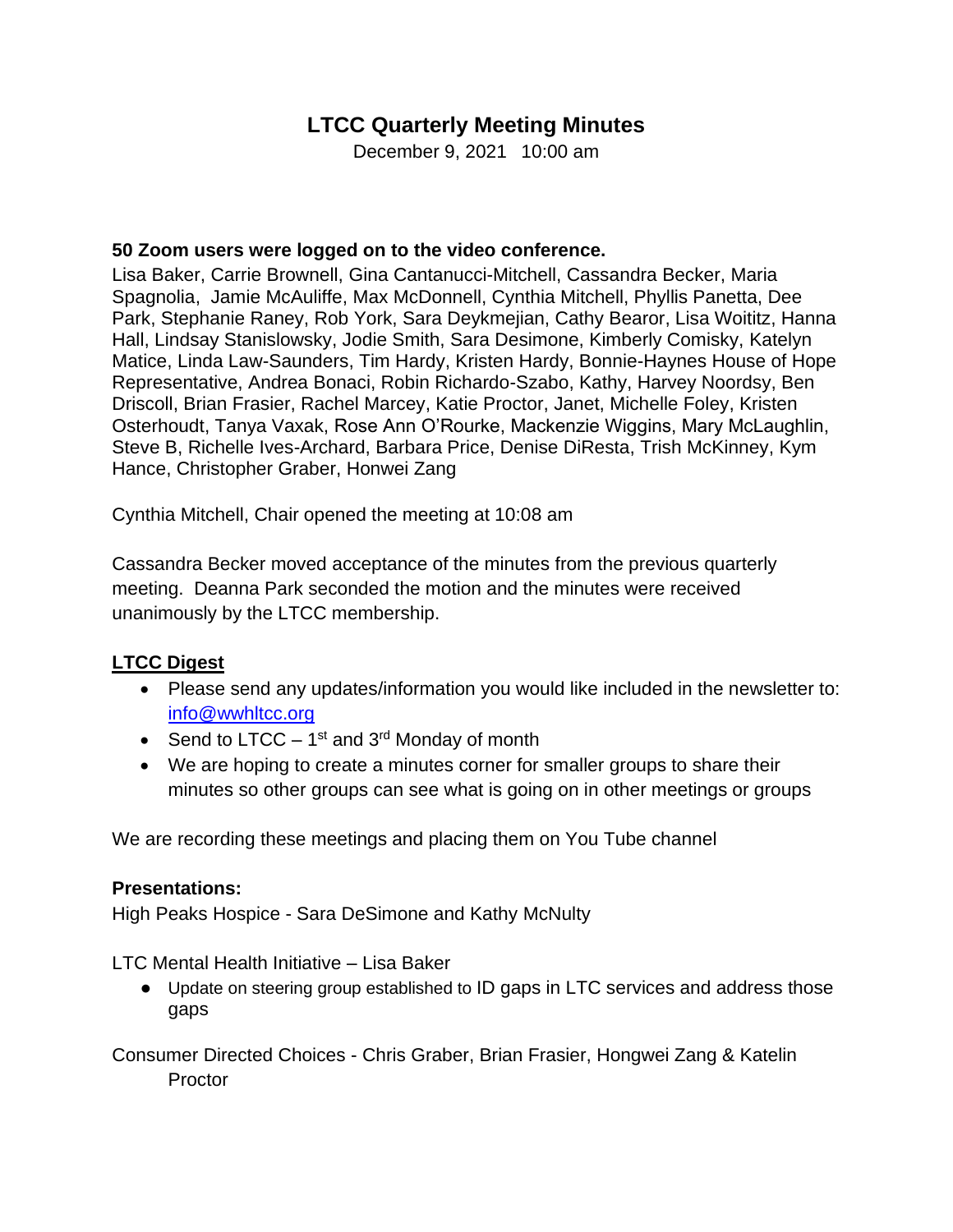## **Agency Introductions and Updates**

- Sara Deukmejian ARHN
	- Looking for free services
	- Food Justice Summit end of February
- Cassandra Becker Greater Glens Falls Transit
	- Affordable transportation for public
	- Token transit smartphone app to purchase bus fares
- Ben Driscoll Catholic Charities
	- ERAP Warren County exhausted funds already
	- Taking SNAP applications
	- Legal Aid Society of Northeastern NY is having a webinar Town Hall on low income tax payer issues 12/9/21.
- Linda Law Cornell Cooperative Extension for Washington County
	- VITA starts in January
	- 1:1 Financial Coaching for Washington County residents
- Bonnie Haynes House of Hope
	- Scheduled to open in 2022
	- Looking for paid staff and volunteers
	- Have lift chairs to donate and other equipment
- Kim Comisky and Kristen Osterhoudt Caregiver Support Initiative
	- Working with NYS respite coalition respite center planning in the works serve any caregiver
	- Resume in-person support group Greenwich wd at 1pm looking for Queensbury location
	- Hoping to start up memory café in 2022
	- Have a craft group
- Rachel Marcey Planned Parenthood
	- LGBTQ navigator in office connects people to services
	- Open office hours and virtual calls taken
- Kym Hance
	- Powerful Tools starting 2/2 6 week program 2pm virtual sessions partnered with The Conklin Center
- Tim Hardy
	- Citizens preparedness programs
- Stephanie Raney Washington County OFA
	- Need to hire for CSW's and CW's

Stephanie Raney moved to close the meeting, Sara DeSimone seconded, the motion was approved unanimously.